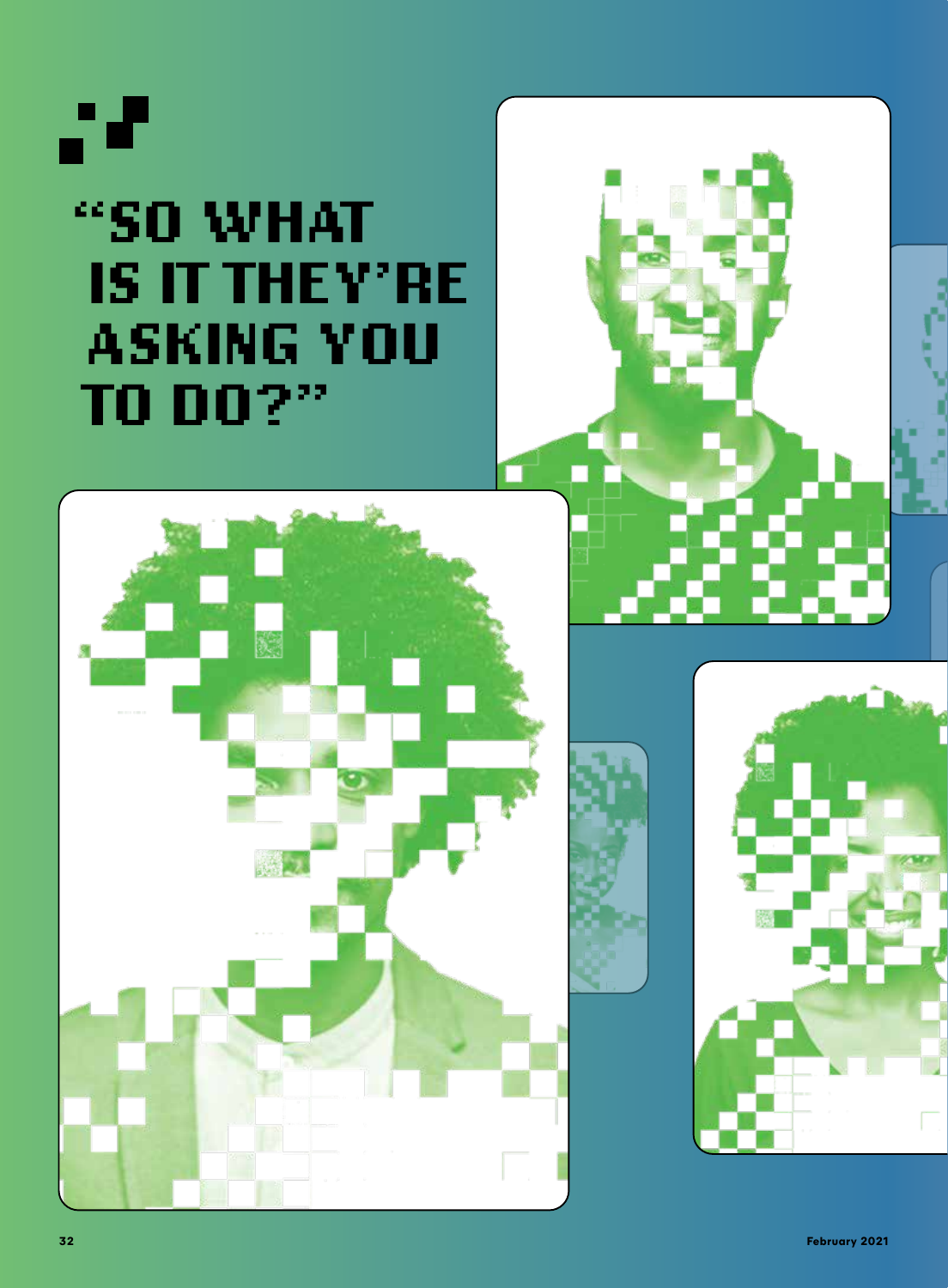







**Civil rights activist Ruby Sales sees technology devaluing us and erasing our history. But she believes in young people of faith's ability to promote God's better vision of us.**



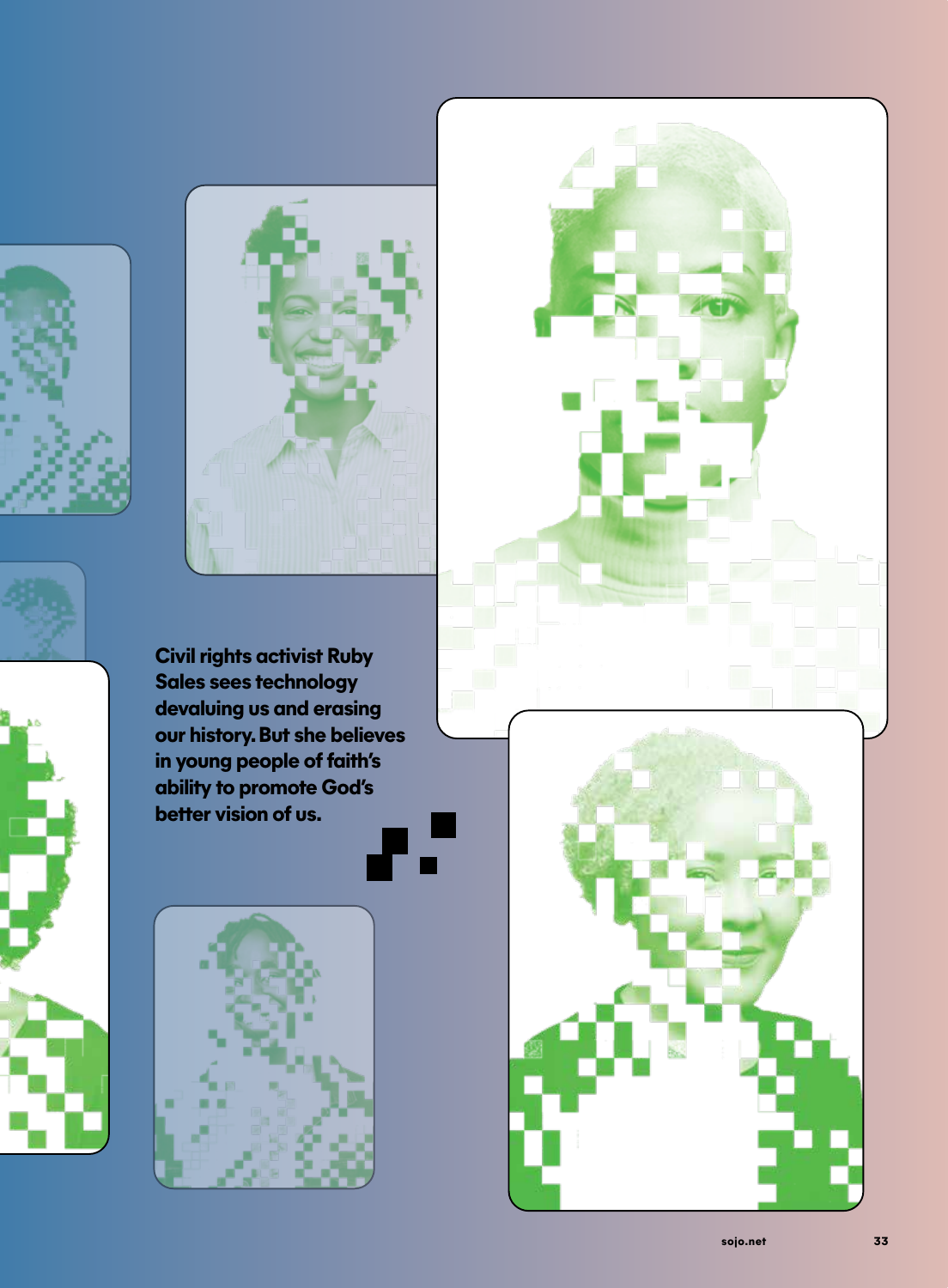

# **If asked "What era would you time travel to if you could?"**

many young Black and brown and Indigenous peo ple would answer in a flash, "None of them." Why? We're too aware of the past and what it means for us today—we tweet about the results of American slavery and can break news of the latest injustice to emerge from centuries-long hatred of nonwhite skin faster than MSNBC. We feel the negative effects of history enough each day to not want to go back there.

But maybe we should. If all we see of ourselves on TV and social media is us sick, oppressed, or dead, what other understanding of ourselves do we miss? How can we remember that we are greater than the damage done—that our history holds more than that and so might our present?

Ruby Sales, founder and director of the SpiritHouse Project, helps young people invested in faith and social justice see themselves through the lens of their divine wealth and boundless po tential rather than through eyes dimmed by media and versions of history shaped by white supremacy. Sales, who by age 17 was a Student Nonviolent Coor dination Committee member registering people to vote in her home state of Alabama, has a Master of Divinity degree from the Episcopal Divinity School and is a preacher, speaker, and intergenerational mentor on racial, economic, and social justice. I spoke with her in December by phone.

—Da'Shawn Mosley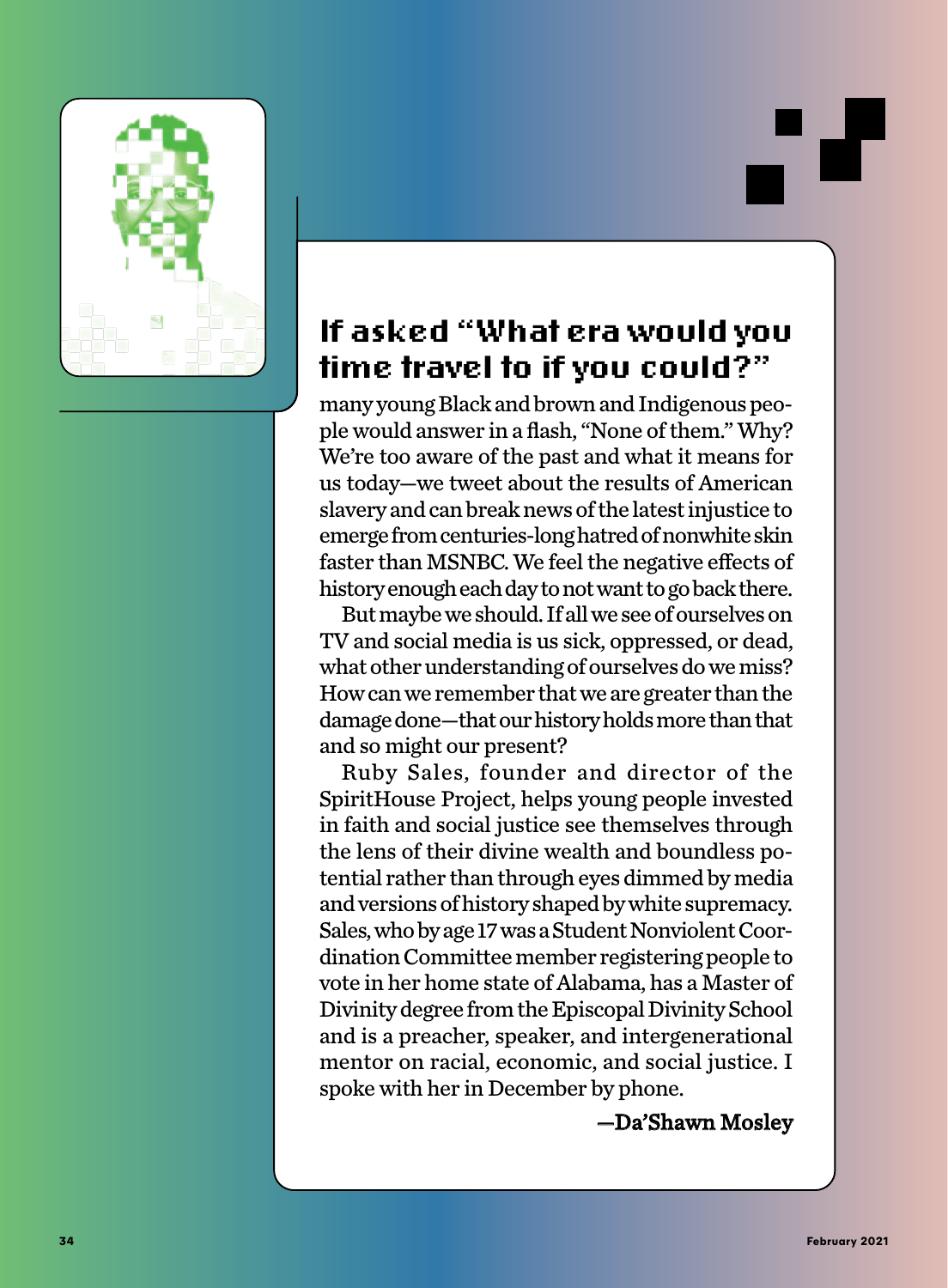**Da'Shawn Mosley: I watched a YouTube video of you speaking in 2015 at St. Albans Episcopal Church in D.C. and was struck by what you said about today's youth: that the most recent generations have incredible insight but haven't lived enough to have hindsight.**

**Ruby Sales:** Now that I'm working with young folks in my fellowship program and have had some time to weigh how things have changed from the '90s to the 2000s, I think young people lack insight also. When you have been raised in a technological age, when history is no longer lived experience but is created on social media and reproduced through technology, I think that long-term memory is affected, as well as the ability to empathize and connect with human suffering. There is a difference between being able to theorize about human suffering and being able to feel it. All of these are challenges faced by generations raised in a technocracy—the decimation of history, of who we are as a people.

**Mosley: Yes. I see that in my own media consumption. I can watch all the buzzy, must-see, "life-changing" television shows and movies and more often than not retain almost none of it. What else do you sense that social justice-minded people and people of faith in general are not picking up or fighting with as much vigor as we could be?**

**Sales:** The social gospel of meaninglessness. We are stuck in it and it does not deal with the issues that are part of the social, political landscape of the 21st century. What does it mean to exist in a militarized state designed to protect the interests of a global elite and decimate our ability to resist and even think critically about the world that we live in? Where is God in all of this? Where is hope and meaning in a life of such insurmountable greed and social malformation? I don't see a social gospel that gives us the good news. Instead, I still hear people calling people marginalized. Yes, you can tell me that I might be marginalized because of the state, but the good news is that I am significant and I am relevant, to my partners, to my family, to my community, and to God. We need a social, spiritual gospel that doesn't consider us just in relation to the project of democracy but as God's creation, that raises people up from being disposable to being essential.

**Mosley: When we first spoke, you asked me about my background. I said I come from a low-income family and you corrected me. You told me that I don't have a low-income family, I have a family that has a low**   $i$  **income—that there's a difference.** 

**Sales:** You described yourself in terms of your lack of money, your deficit. You totally diminished yourself, the complexities of your family, to one word. The social gospel we need is the same good news that Jesus gave in first-century Nazorean culture, that he was raising people up who had been considered disposable, a healing that enabled them to touch their full capacities as human beings and claim their power and not see themselves through the eyes of the empire. I think that many young Black folks, because their associations of the Lord are from the white folks, they tend to see themselves through the white gaze.

Another thing I've discovered, analyzing the values that young people ingest through TikTok and Instagram: How is it that you measure a person's worth? By their money, by their proximity to celebrities, by the fact that this video went viral or the number of followers that they have or the number of likes that they get? And all of those things do not reinforce the efficacy of our human lives. It says that a person's worth is measured by these material realities and that anyone who does not have these things are losers. That means that young Black people—because they have bought into the mythology that all Black people are poor—haven't made the connection: What in the hell have 111 historical Black colleges such as Meharry, Morehouse, Howard Law School, and Howard Medical School been doing for 100 years? Producing a Black middle class, a Black bourgeoisie. And because they have bought into the white gaze that all Black people are poor, there is a subtle contempt that many young Black folks have for other Black people who are economically dispossessed, and for themselves.

## **Mosley: That is frightening, that even in this "liberated space" we are still turning against ourselves.**

**Sales:** The technocrats have managed to control information in society, to manufacture a false definition of who matters and who doesn't, and often the variables that say who matters are values that underscore whiteness and capitalism and patriarchy and heterosexism.

**Mosley: Your mention of heterosexism reminds me of the story you told me about Lucy Slowe, dean of women in the early days of Howard, whom the school's community rose up to protect when her job was threatened because of her queerness.**

**Sales:** Yes, she represented a community project where, given the onslaught and viciousness of segregation and white supremacy, Black people needed all hands on deck, the skills of anybody who could advance the race, educate the children, and preserve our right to liberty. What I was saying is that this whole notion that the Black community is homophobic is to give us what belongs to white people. Because we couldn't even vote, so how the hell could we be heterosexist? Heterosexism is at the heart of that system. Heterosexism means the ability to shape the system.

# **Mosley: Yes. My faith journey has always struggled because of the narrative pitting me against other Black people of faith, saying, "They're homophobic. They're not supportive of you."**

**Sales:** That's really insidious, because those very same people don't say that you should vet all white people for their racism, including them, do they? They do not tell you to stop breaking bread [with them].

# **Mosley: That's true.**

**Sales:** So what is it that they're asking you to do? To become a eunuch who is only defined by their sexual relationship and to not have the same judgment against the people who violate your body, who lynch you, who dehumanize you, who assault you because of your Blackness? What makes your sexuality more important than your Blackness?

Young Black people, because they don't know the history, they begin to believe that their community doesn't love them. They don't remember that all the heterosexism that gets to be policy in this country is not shaped by what Black people feel, because people in power don't give a shit what we feel.

# **Mosley: What do we young people of faith in this current social justice movement need to do to stand up and confront all this?**

**Sales:** Ask the question, "What is faith?" Where do you place your faith? I believe that young people place their faith in computers and in technology, and tech-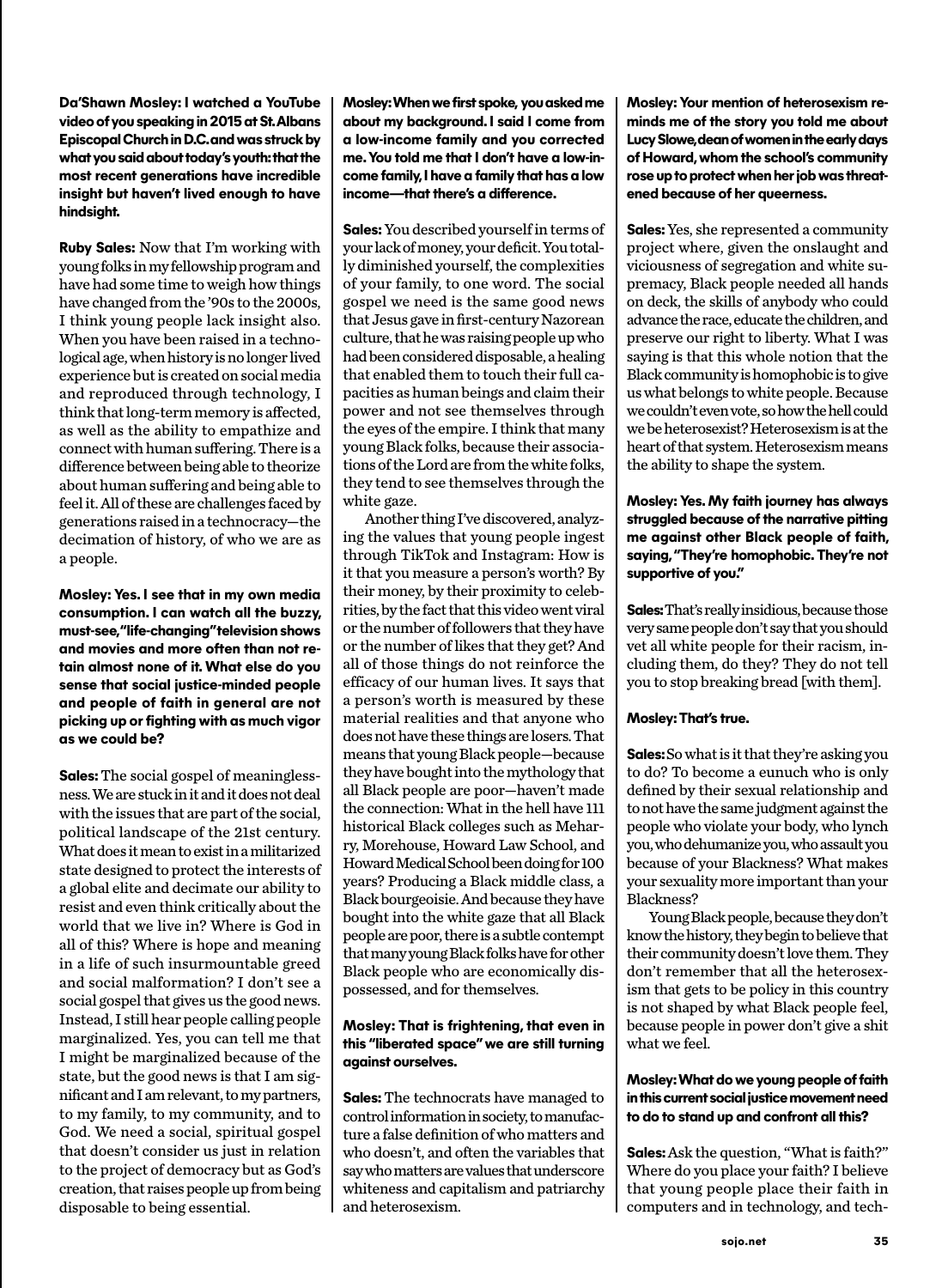**THERE IS NO PRIVILEGE IN A CULTURE OF WHITENESS THAT REQUIRES YOU TO DISCONNECT YOURSELF FROM YOUR GENDER, YOUR SEXUALITY, YOUR CLASS, AND YOUR ETHNICITY.**